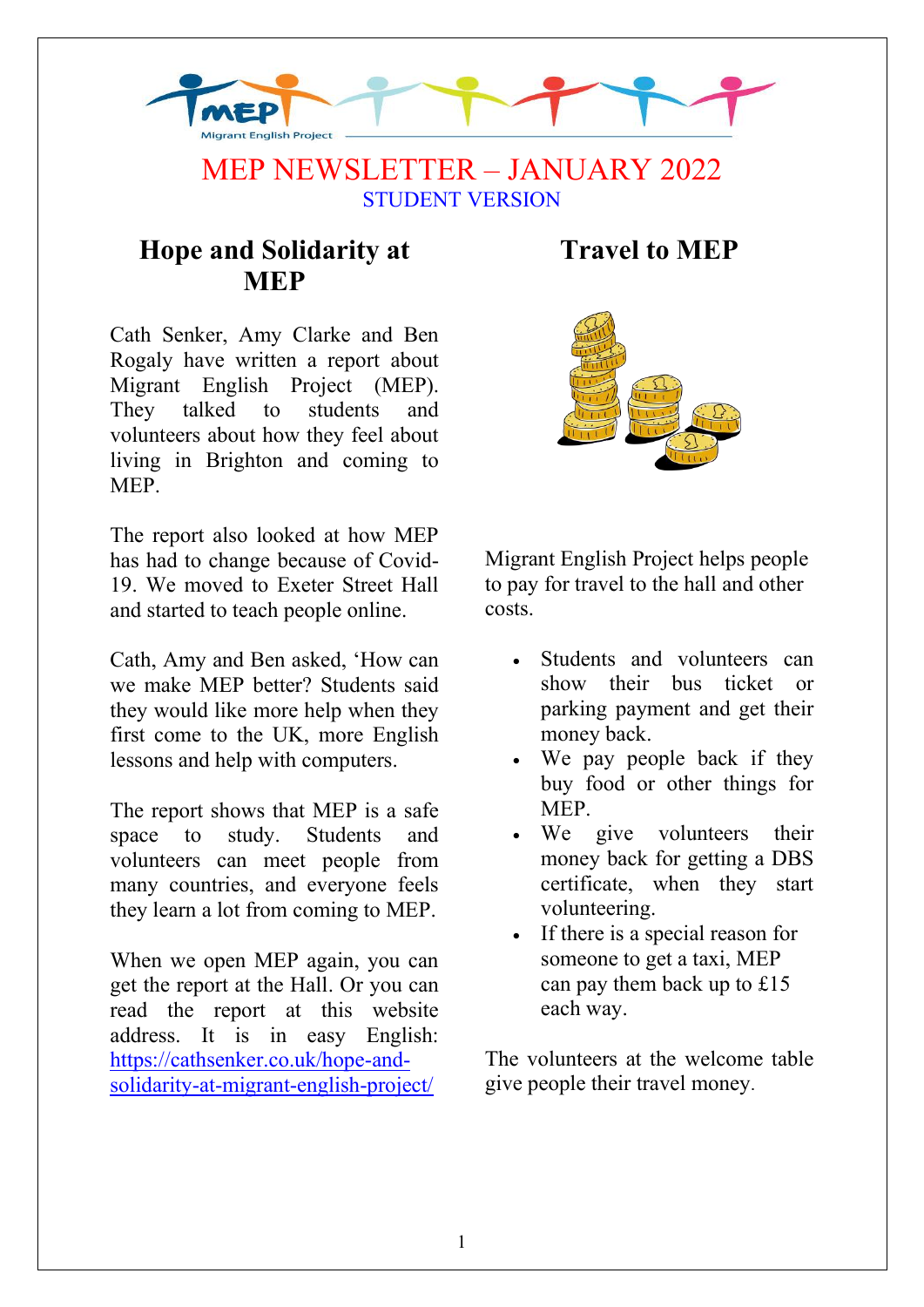# **MEP and COVID**

We are being very careful because of Covid-19.

We can only have 20 people in the main hall and 5 people in the little room. So students need to tell us if they are coming to MEP.

- We clean all the tables and have hand sanitiser.
- We open the windows for fresh air even in the winter! So please wear warm clothes.
- Everyone should wear a mask or visor.
- Everyone should keep 2 metres from other people. Only move around the hall when you need to.

Please have the Covid vaccine if you can. All adults can have their third jab – the booster. If you want to find out about the vaccine, ask a volunteer.

### **My Home Town, Takestan**

*Thanks to Maryam, who wrote this article with her teacher, Dorothy.* 

I was born in Takestan on 21st September 1984. I came to England to join my husband who was here for three years before I was able to come. My daughter is 18 and is a student at BHASVIC. She hopes to study dentistry at university. I have two brothers and one sister, all younger than me. My sister has two daughters, one aged 15 and one aged 3 years old. My elder brother works in the car industry and my younger brother, who is 22 years old, is in the army. He still lives with my parents.

Takestan is a small city in Qazvin Province in the north of Iran. It is about the same size as Brighton. It has a population of about 120,000. It takes about 3 hours to drive from Takestan to the capital of Iran, Tehran. The coast (of the Caspian Sea) is about four hours away.



Takestan is famous for growing grapes and there are many vineyards. There are also many farms growing fruit, nuts and vegetables such as peaches, water melons, cucumbers, tomatoes, almonds and walnuts. At the end of summer, the people of Takestan gather their products. The raisins of Takestan are special. People make grape

juice and it is very strong. They make food such as pickles and tomato paste with their products. They use them at the end of winter. In the summer it is hot, but in the winter it can be cold and we often have snow. Iran is a very beautiful country.

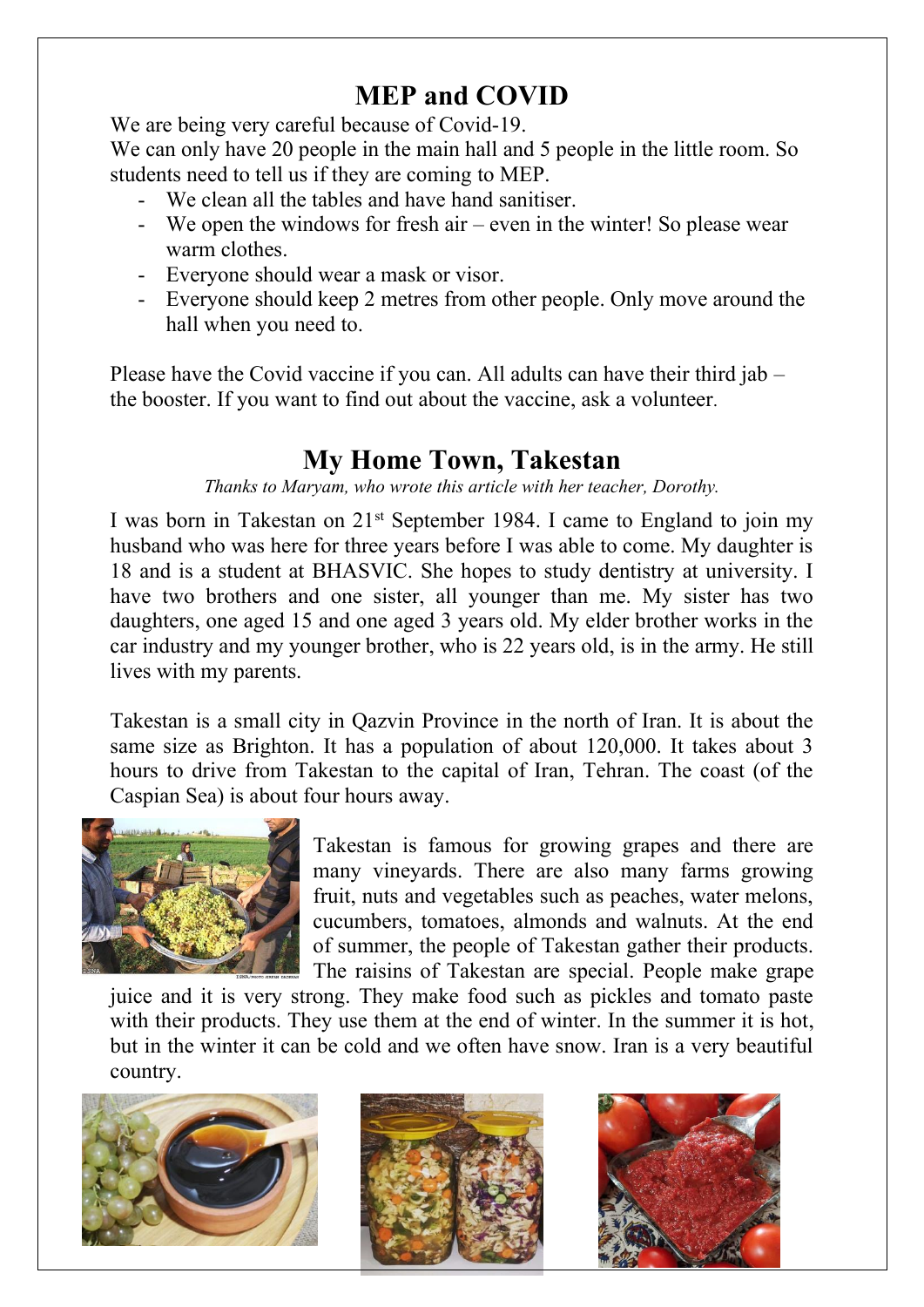#### **Genet's Story**

 *Huge thanks to Genet for this wonderful article and to Rob, who interviewed her.* 

I was born in a village near Addis Ababa, the capital city of Ethiopia. My parents ran a farm with cows, sheep, goats and chickens. They also grew vegetables and a cereal called teff. They ran the village store too. I am part Oromo and part Amharic and I was brought up Christian. At school I loved maths but I had to finish my education when I was 18.

At 20, I married a doctor but in 2003 he was arrested by the government and I never saw him again. I can only assume the worst. I was scared something bad would happen to me next, so I paid an 'agent' to help me cross the border to Kenya. It was a rough journey in a bus which was also carrying goats, sheep and cows. Luckily, I got across OK and went to Nairobi, the capital.

In Nairobi, I found help from other Ethiopian people and made my way to a UN refugee camp, where I stayed for four years. Living in the camp was very hot and dusty. It was a mixed experience. I had a tent and food but life could be dangerous for a young woman on her own. I got married to a man who I hoped would protect me. But he didn't. Thankfully, I am now free of him.

For my first 18 months in the camp, I worked as a cook in a café. I saved money and used it to set up my own café. Soon, I had three people working for me. It was hard because I had to pay bribes to the local gangs, but I managed. I saw there were lots of kind people in Kenya but also lots of corruption.

In 2006, I was able to come to the UK through the UN, and I came to Brighton. I have found much warmth, kindness and support here. There are many good people, like my dear friend Ros. I had no English when I arrived but I worked hard to learn, at the same time working as a cleaner in the NHS, banks and other places.

In 2011 I was greatly blessed by the birth of my lovely daughter, Maba. She is doing very well at school and speaks English, Oromo and Amharic. For the last six years I have been a health-care worker, caring for clients in their homes. It is challenging work but I really love it. For the most part there is a lot of warmth in the hearts of both client and carer. There are some clients who can be racist but I do not let it affect me. It is their problem, not mine.

I have always loved cooking. A few years ago I shared with Ros my dream of having my own restaurant. With her support, I started as a guest chef, cooking Ethiopian dinners at a cafe in Hanover, Brighton from time to time. I also cook at the Feature Kitchen in Lewes. I would so much love to have my own restaurant some day!

Early in 2020, I went with Maba to Ethiopia, for the first time in nearly twenty years. Thankfully, my parents and brothers and sisters are well. The village had changed so much that I barely recognised it.

In December 2020 I got Covid and had to spend a day in hospital. I am happy and grateful that I fully recovered though it was not an easy journey. But then life, while amazing, is never an easy journey.

*If you would like to try Genet's delicious cooking, during January she is a guest cook at* **The Feature Kitchen***. You can order a takeaway at www.thefeaturekitchen.co.uk*